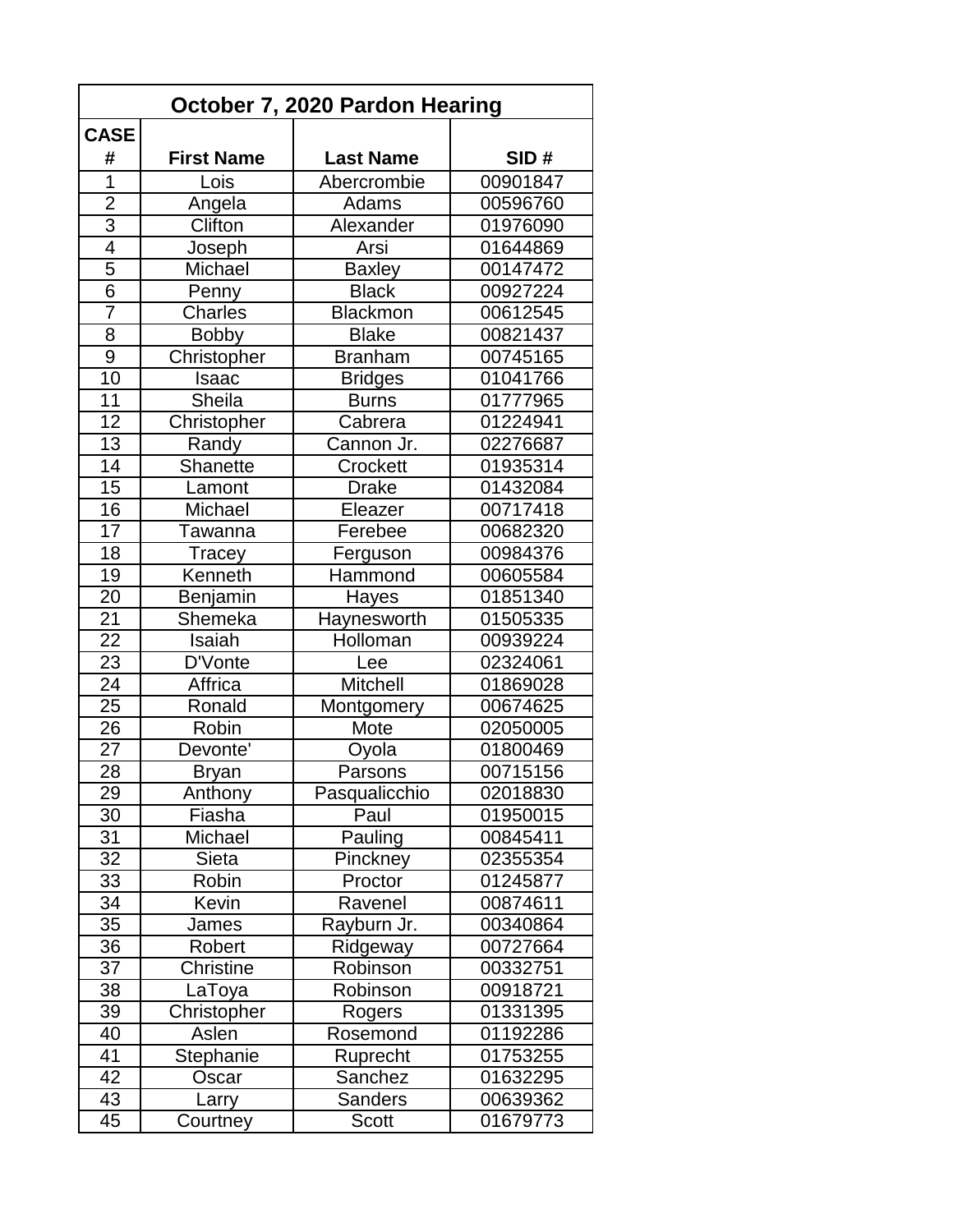| 44 | Sivilay      | Sengchanh      | 00881192 |
|----|--------------|----------------|----------|
| 46 | Jeffery      | Shippy         | 01389771 |
| 47 | Carlton      | Short          | 01275087 |
| 48 | Arnold       | Soley III      | 00476333 |
| 49 | Oscar        | Sweigart       | 01409311 |
| 50 | Felton       | Tabor          | 00084487 |
| 51 | Tyrone       | Taylor         | 01372786 |
| 52 | Angela       | <b>Tibbs</b>   | 02095078 |
| 53 | Wayne        | Townsend       | 00866752 |
| 54 | Lamar        | Vereen         | 01013180 |
| 55 | Rosheen      | Veren          | 02212757 |
| 56 | Ra'kyia      | Walker         | 01994480 |
| 57 | Jonathan     | Walters        | 01403151 |
| 58 | Laketra      | Wigfall-Minick | 01940184 |
| 59 | Roderick     | Williams       | 01067202 |
| 60 | <b>Terry</b> | Williams       | 00519176 |
| 61 | Andre        | Wilson         | 01771642 |
| 62 | David        | Wise           | 01630255 |
| 63 | John         | Wood           | 00372320 |
| 64 | Kelly        | Wright-Simpson | 00869730 |
| 65 | Christopher  | Wyatt          | 02023377 |